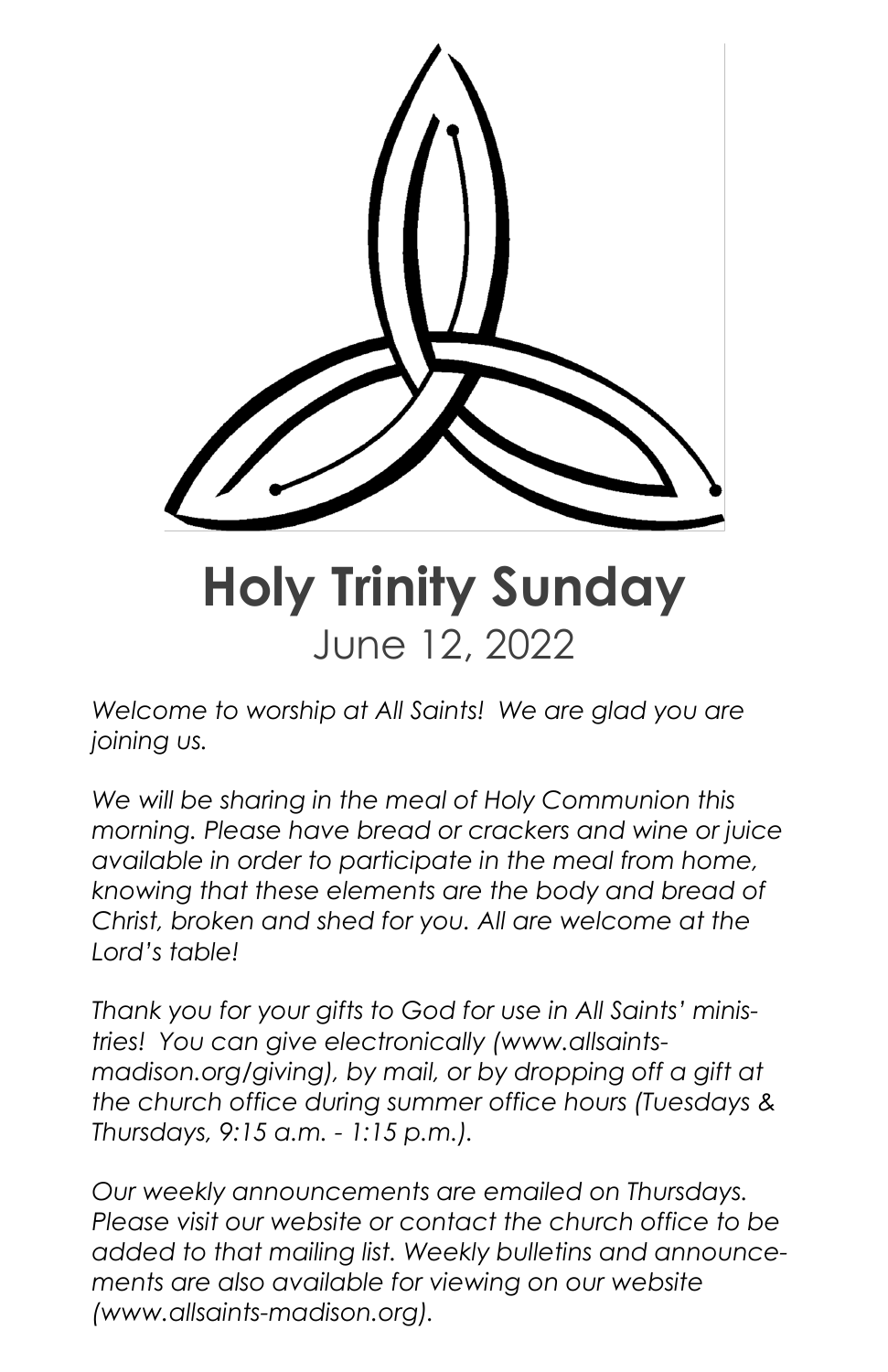Prelude: Revelation Song with Holy, Holy, Holy

# Welcome & Announcements

### Graduate Blessing

May God bless and keep you. May God watch over you and keep you safe. May God guide your every step. And may you always know of God's unending love for you—and ours. Amen.

## Call to Worship

- P: God our Creator, we call you Father, Mother, Author of Life:
- C: Draw us closer to you, O God.
- P: Christ our Savior, we call You the Son, Messiah, the One who Saves:
- C: Draw us closer to you, O God.
- P: Holy Spirit, we call You the Advocate, the Inspirer, Breath and Wind of God:
- C: Draw us closer to you, O God.
- P: Holy, Holy, Holy, Lord God Almighty: Heaven and earth are full of Your glory:
- C: Draw us closer to you, O God.
- P: Draw us in, Spirit, Christ, and Creator,
- C: that we might journey with You more fully and deeply, in this life and beyond. Amen.

Gathering Hymn: Holy, Holy, Holy, Lord God Almighty! #413

Holy, holy, holy, Lord God Almighty! Early in the morning our song shall rise to thee. Holy, holy, holy, merciful and mighty! God in three persons, blessed Trinity!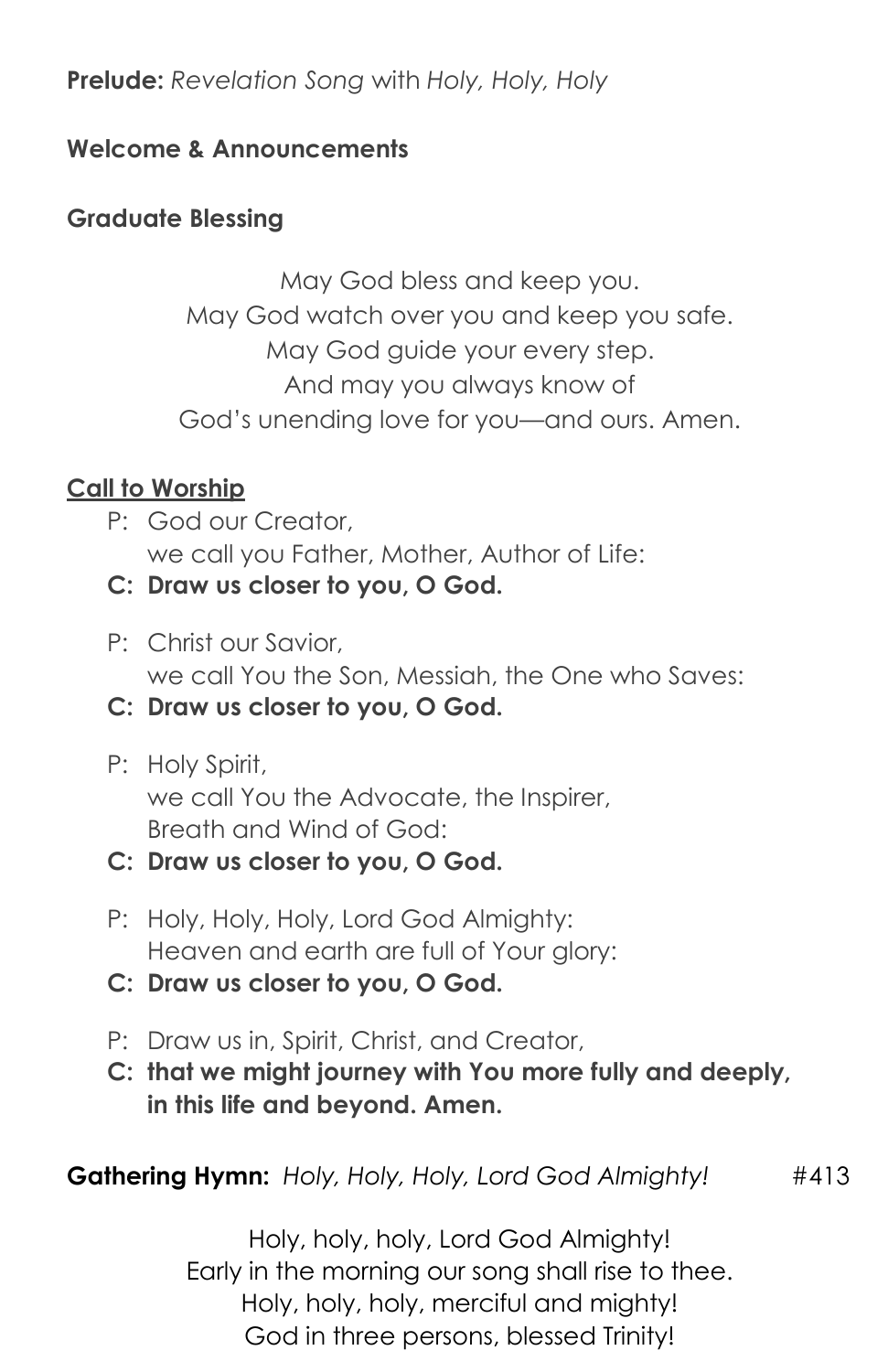Holy, holy, holy! All the saints adore thee, casting down their golden crowns around the glassy sea; cherubim and seraphim falling down before thee, which wert and art, and evermore shalt be.

Holy, holy, holy! Though the darkness hide thee, though the eye of sinfulness thy glory may not see, only thou art holy; there is none beside thee, perfect in pow'r, in love and purity.

Holy, holy, holy! Lord God Almighty! All thy works shall praise thy name in earth and sky and sea. Holy, holy, holy, merciful and mighty! God in three persons, blessed Trinity!

Prayer of the Day

**Scripture Readings:** Proverbs 8:1-4, 22-31 - pg. 515 Romans 5:1-5 - pg. 917

Gospel Acclamation: Gracious Spirit, Heed Our Pleading #401

Come, come, come, Holy Spirit, come. Come, come, come, Holy Spirit, come.

Gospel Reading: John 16:12-15 - pg. 879

Sermon

Hymn of the Day: We Believe

In this time of desperation When all we know is doubt and fear There is only one foundation We believe we believe In this broken generation When all is dark You help us see There is only one salvation We believe we believe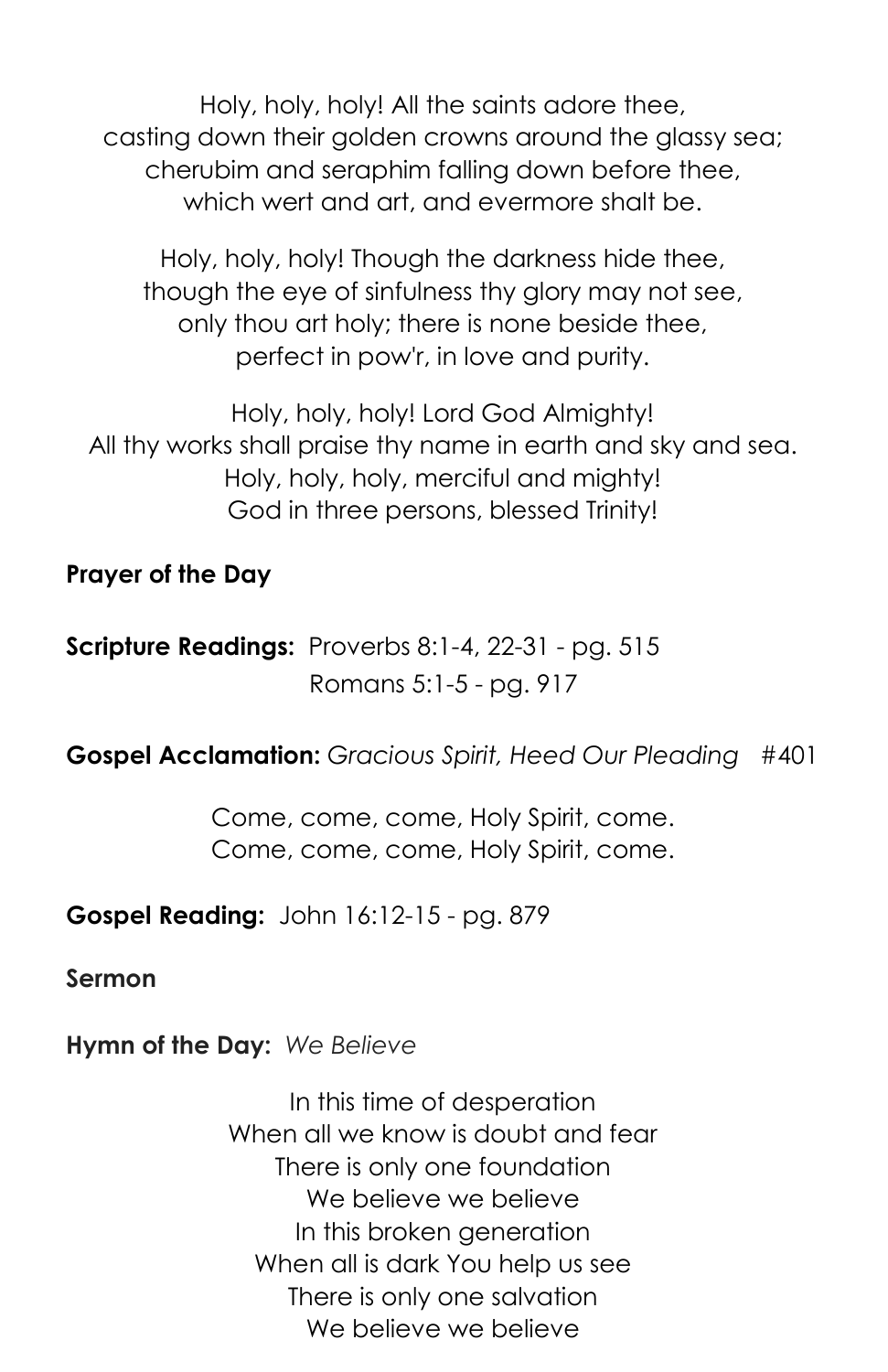We believe in God the Father We believe in Jesus Christ We believe in the Holy Spirit And He's given us new life We believe in the crucifixion We believe that He conquered death We believe in the resurrection And He's coming back again We believe

So let our faith be more than anthems Greater than the songs we sing In our weakness and temptations We believe we believe

We believe in God the Father We believe in Jesus Christ We believe in the Holy Spirit And He's given us new life We believe in the crucifixion We believe that He conquered death We believe in the resurrection And He's coming back again

Let the lost be found and the dead be raised In the here and now let love invade Let the church live loud our God, we'll say We believe we believe And the gates of hell will not prevail For the pow'r of God has torn the veil Now we know Your love will never fail We believe! We believe!

We believe in God the Father We believe in Jesus Christ We believe in the Holy Spirit And He's given us new life We believe in the crucifixion We believe that He conquered death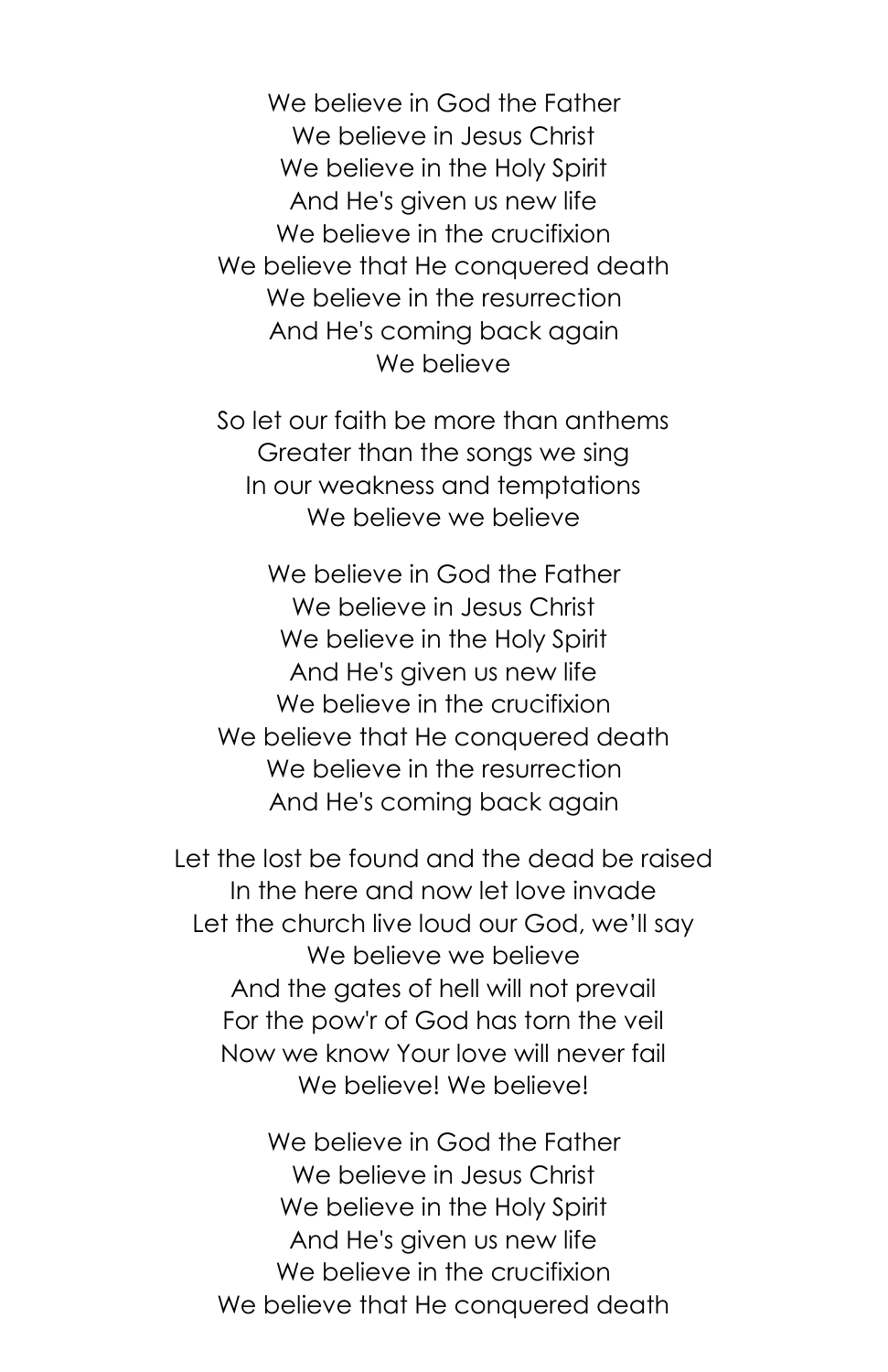We believe in the resurrection And He's coming back,

He's coming back again! He's coming back again We believe, we believe!

#### Nicene Creed

We believe in one God, the Father, the Almighty, maker of heaven and earth, of all that is, seen and unseen.

We believe in one Lord, Jesus Christ, the only Son of God, eternally begotten of the Father, God from God, Light from Light, true God from true God, begotten, not made, of one Being with the Father; through him all things were made. For us and for our salvation he came down from heaven, was incarnate of the Holy Spirit and the virgin Mary and became truly human. For our sake he was crucified under Pontius Pilate; suffered death and was buried. On the third day he rose again in accordance with the scriptures; he ascended into heaven and is seated at the right hand of the Father. He will come again in glory to judge the living and the dead, and his kingdom will have no end.

We believe in the Holy Spirit, the Lord, the giver of life, who proceeds from the Father and the Son,\* who with the Father and the Son is worshiped and glorified, who has spoken through the prophets.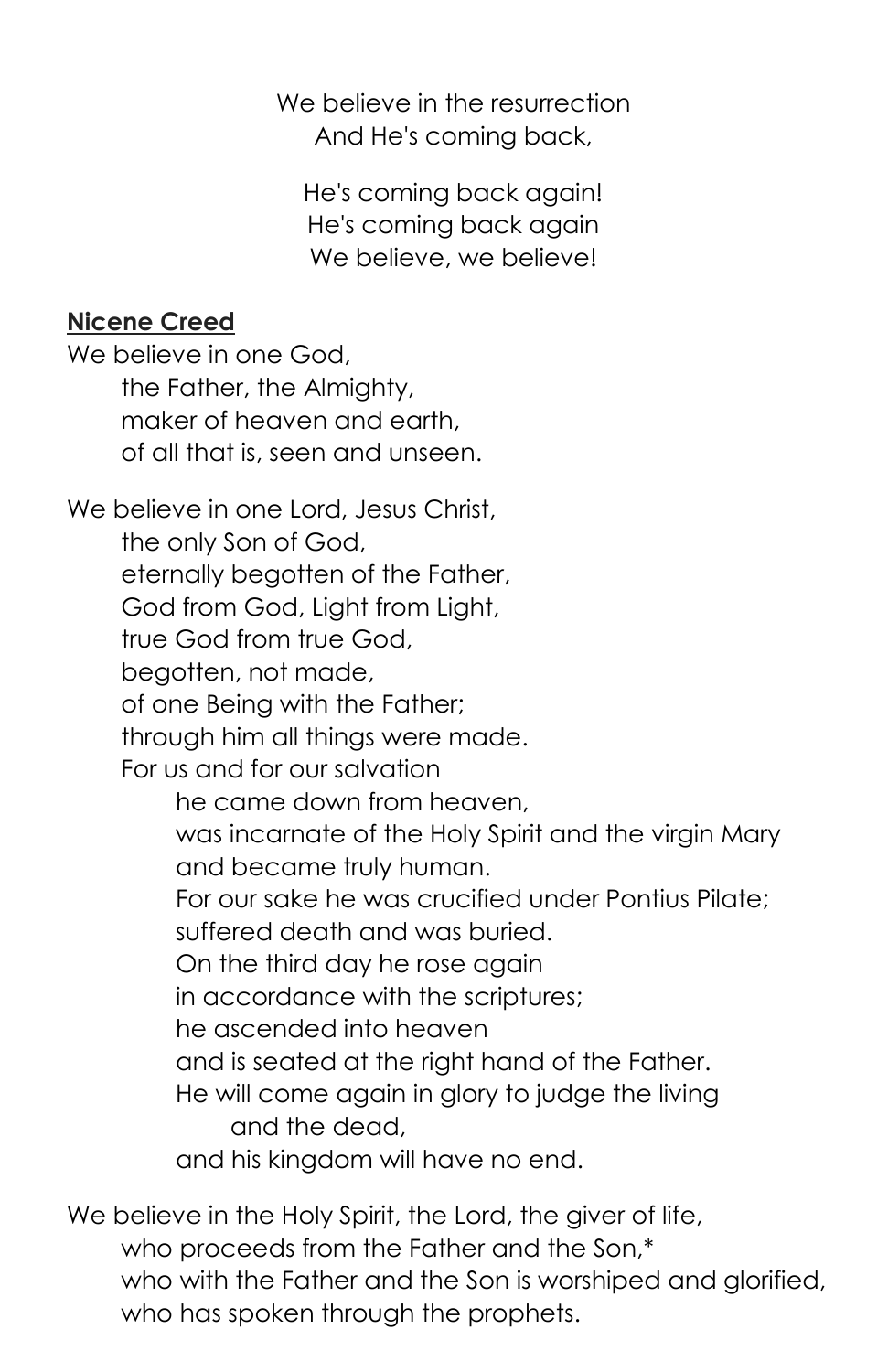We believe in one holy catholic and apostolic church. We acknowledge one baptism for the forgiveness of sins. We look for the resurrection of the dead. and the life of the world to come. Amen.

#### Prayers of Intercession:

P: God of grace,

C: hear our prayer.

#### Children's Message

#### Peace:

 P: The peace of the Lord be with your always. C: And also with you.

**Offering:** Glorify Thy Name

Father we love You We worship and adore You Glorify Thy name in all the earth Glorify Thy name Glorify Thy name Glorify Thy name in all the earth

> Jesus we love You We worship and adore You Glorify Thy name in all the earth Glorify Thy name Glorify Thy name Glorify Thy name in all the earth

> Spirit we love You We worship and adore You Glorify Thy name in all the earth Glorify Thy name Glorify Thy name Glorify Thy name in all the earth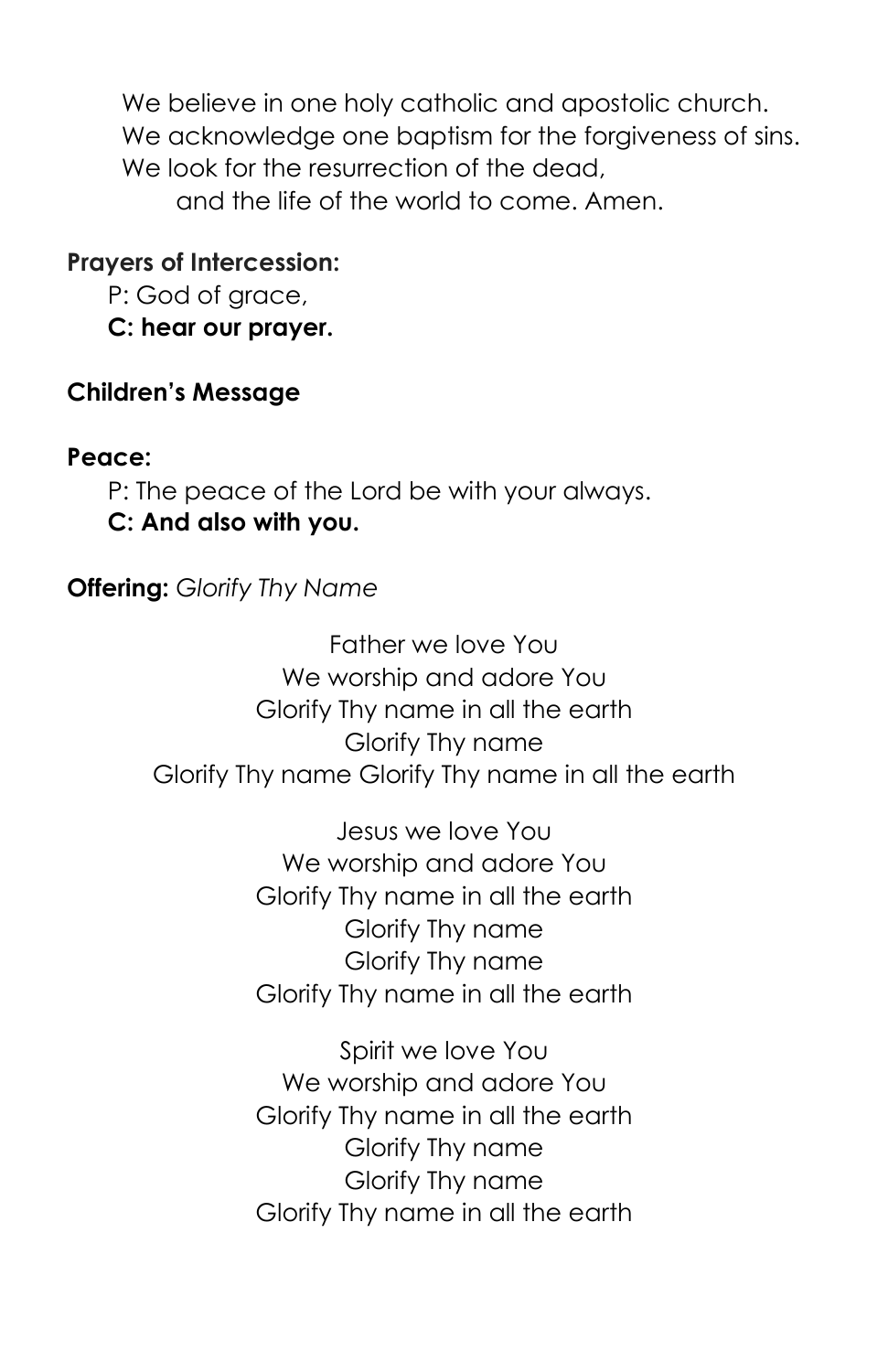Offertory Prayer

God of abundance, you have set before us a plentiful harvest. As we feast on your goodness, strengthen us to labor in your field, and equip us to bear fruit for the good of all, in the name of Jesus. Amen.

#### Words of Institution

Lord's Prayer Our Father, who art in heaven, hallowed be thy name, thy kingdom come, thy will be done, on earth as it is in heaven. Give us this day our daily bread; and forgive us our trespasses, as we forgive those who trespass against us; and lead us not into temptation, but deliver us from evil. For thine is the kingdom, and the power, and the glory, forever and ever. Amen.

Holy Communion: Borning Cry

"I was there to hear your borning cry, I'll be there when you are old. I rejoiced the day you were baptized to see your life unfold. I was there when you were but a child, with a faith to suit you well; in a blaze of light you wandered off to find where demons dwell."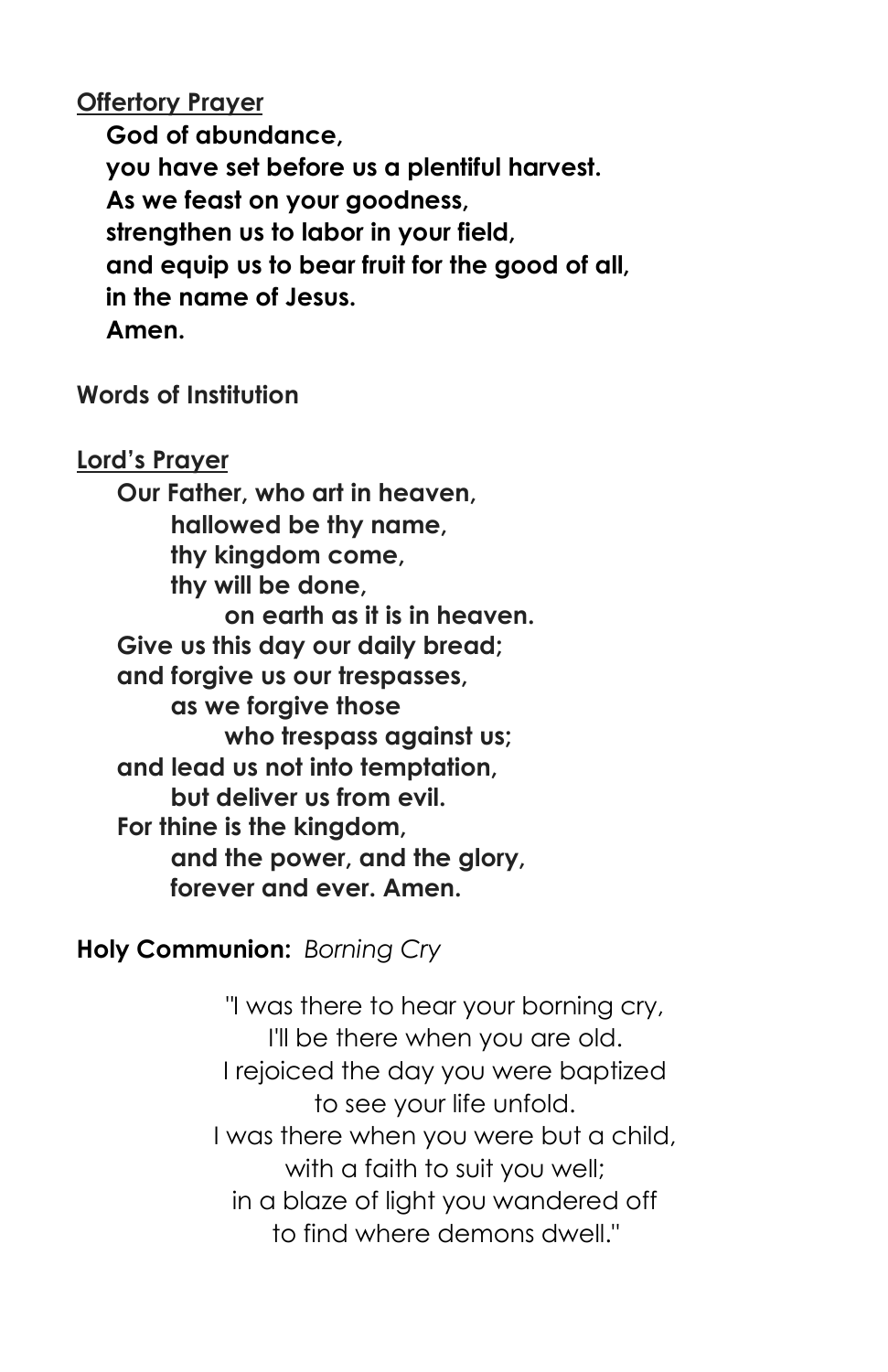"When you heard the wonder of the Word I was there to cheer you on; you were raised to praise the living Lord, to whom you now belong. If you find someone to share your time and you join your hearts as one, I'll be there to make your verses rhyme from dusk till rising sun."

"In the middle ages of your life, not too old, no longer young, I'll be there to quide you through the night, complete what I've begun. When the evening gently closes in and you shut your weary eyes, I'll be there as I have always been, with just one more surprise."

"I was there to hear your borning cry, I'll be there when you are old. I rejoiced the day you were baptized to see your life unfold."

#### Post Communion Blessing and Prayer

#### Benediction

**Closing Hymn:** Come, Join the Dance of Trinity #412

Come, join the dance of Trinity, before all worlds begun the interweaving of the Three, the Father, Spirit, Son. The universe of space and time did not arise by chance, but as the Three, in love and hope, made room within their dance.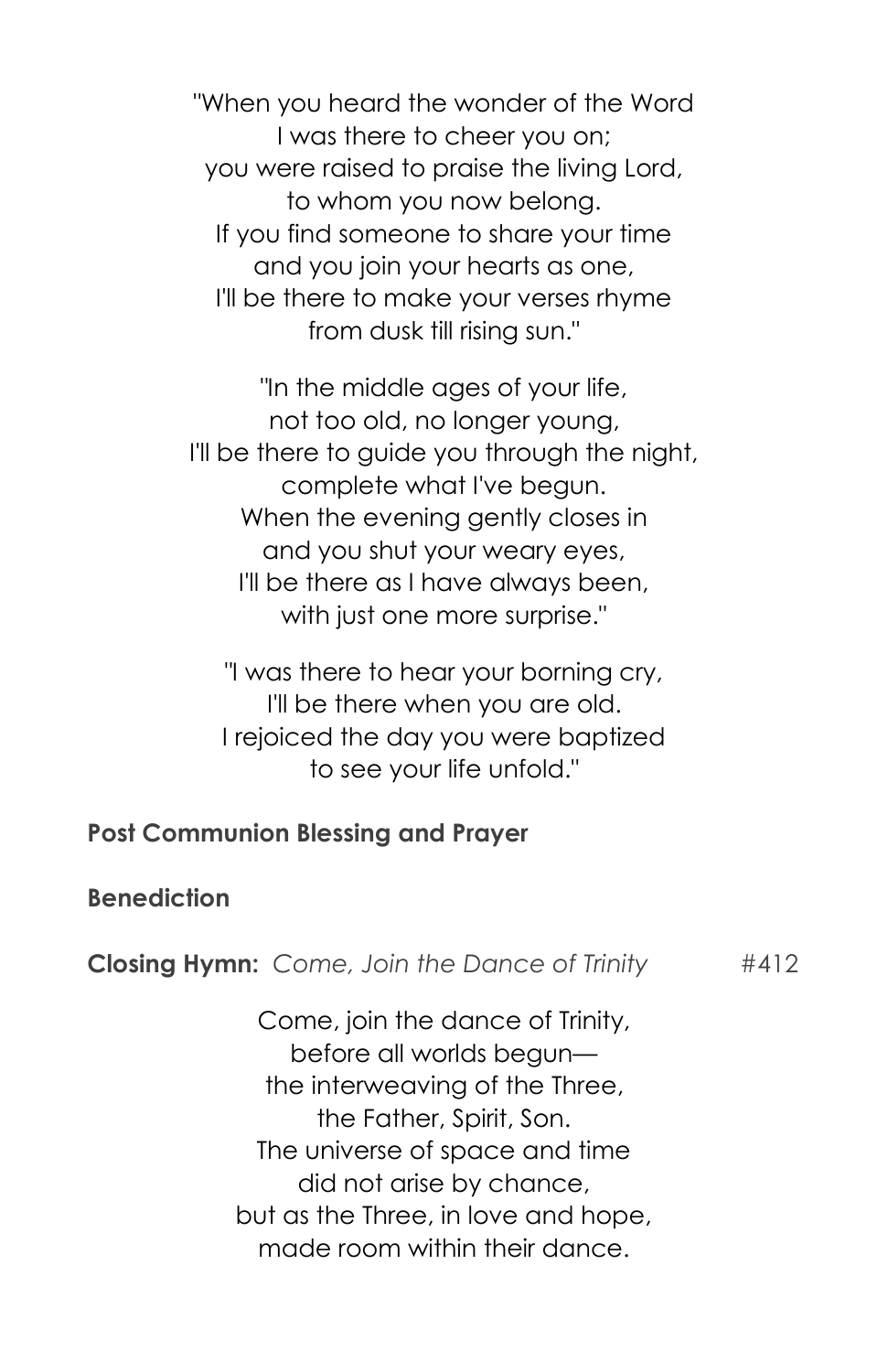Come, see the face of Trinity, newborn in Bethlehem; then bloodied by a crown of thorns outside Jerusalem. The dance of Trinity is meant for human flesh and bone; when fear confines the dance in death, God rolls away the stone.

Come, speak aloud of Trinity, as wind and tongues of flame set people free at Pentecost to tell the Savior's name. We know the yoke of sin and death, our necks have worn it smooth; go tell the world of weight and woe that we are free to move!

Within the dance of Trinity, before all worlds begun, we sing the praises of the Three, the Father, Spirit, Son. Let voices rise and interweave, by love and hope set free, to shape in song this joy, this life: the dance of Trinity.

#### Dismissal

P: Go in peace. Love thy neighbor.

C: Thanks be to God.

Postlude: Kingsfold

# Copyright Information

Revelation Song – by Jennie Lee Riddle  $@$  2004 Gateway Create Publishing (Admin. by Integrity Music). All rights reserved. Permission to use from CCLI License #2426686. Permission to stream from CCLI with license CSPL021057. Size B.